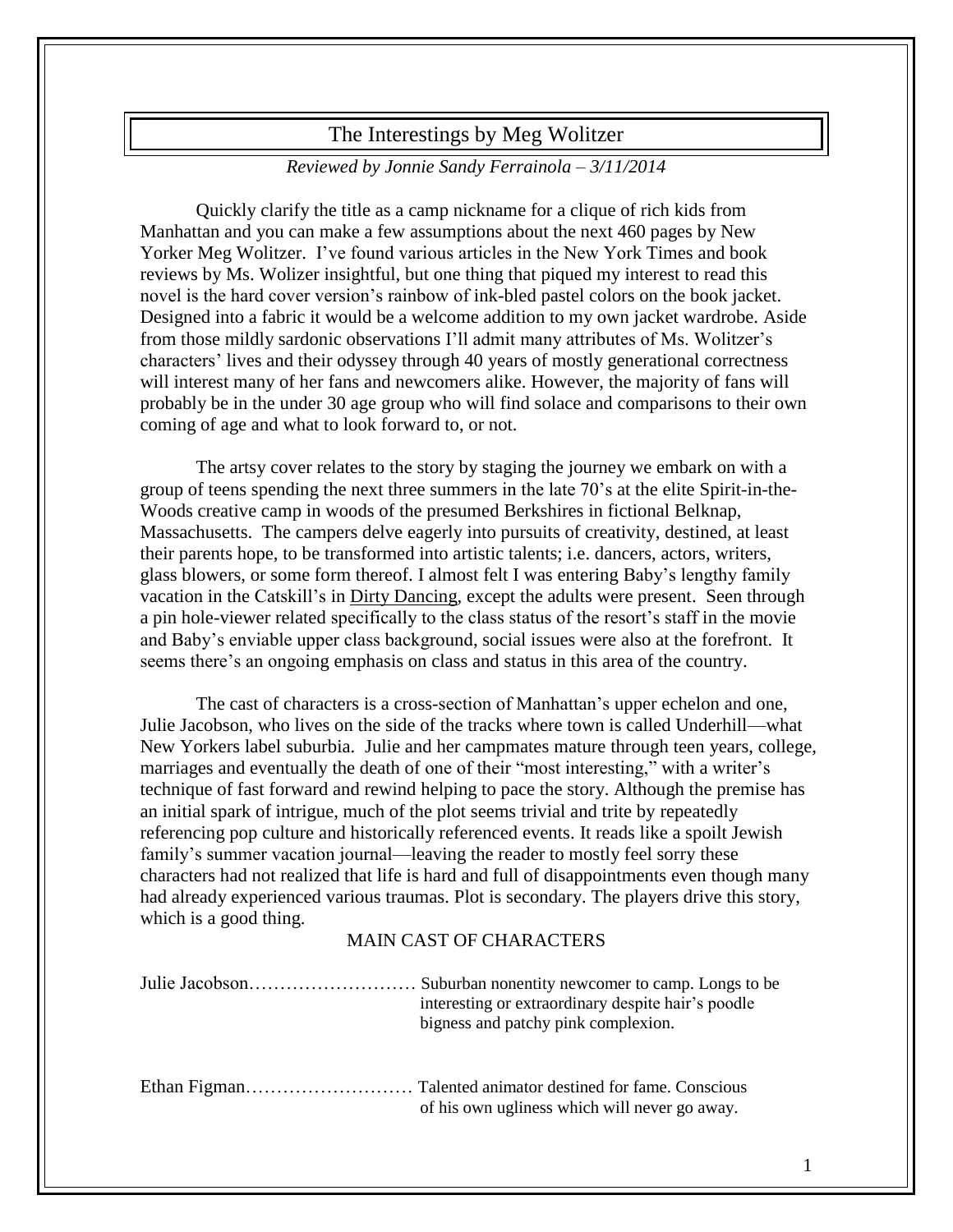| theater supported by wealthy, famous husband.                                                                                                                                                                                               |
|---------------------------------------------------------------------------------------------------------------------------------------------------------------------------------------------------------------------------------------------|
| Aspiring architect with leadership qualities. Most<br>likely to take an alarming trajectory.                                                                                                                                                |
| Son of famous touring folk singer. Traumatized<br>early and often. Explores his gayness.                                                                                                                                                    |
| Cathy Kiplinger Big blond dancer impeded by voluptuous<br>breasts. Must choose between truth and lies to<br>defend her honor after a friend's betrayal.                                                                                     |
| Gudrun Sigurdsdottir Bohemian from Reykjarik, Iceland employed at<br>camp as weaving teacher and lifeguard.                                                                                                                                 |
| Own apartment on Central Park West & 91 <sup>st</sup> referred to<br>as "The Labyrinth" with doorman named Cerberus.                                                                                                                        |
| Dennis BoydRegular looking recovering depressive meets Jules<br>in 1982 through neighbor and becomes her ordinary<br>husband. Doesn't believe being extraordinary or<br>possessing a special talent can revolutionize one's<br>lot in life. |

Fifteen year old Julie arrives at camp gratis a "scholarship" for the underprivileged. Hopeful to fit in with a cast she already deems destined for creative successes, she relies on language smarts and wit to gain their attention. As an overlooked outcast from Underhill this self-doubting odd girl out would have considered herself a moron if she had turned down the group starlit, Ash Wolf's invitation to join them in her tepee neighborhood's Boy's Teepee 3 where six campers will form an enduring bond for life. They christen Julie with the trendier Jules and name their group, The Interestings in short order. Ethan Figman proclaims this label fits because they, "are just so fucking *compelling*, our brains swollen with intellectual thoughts...."